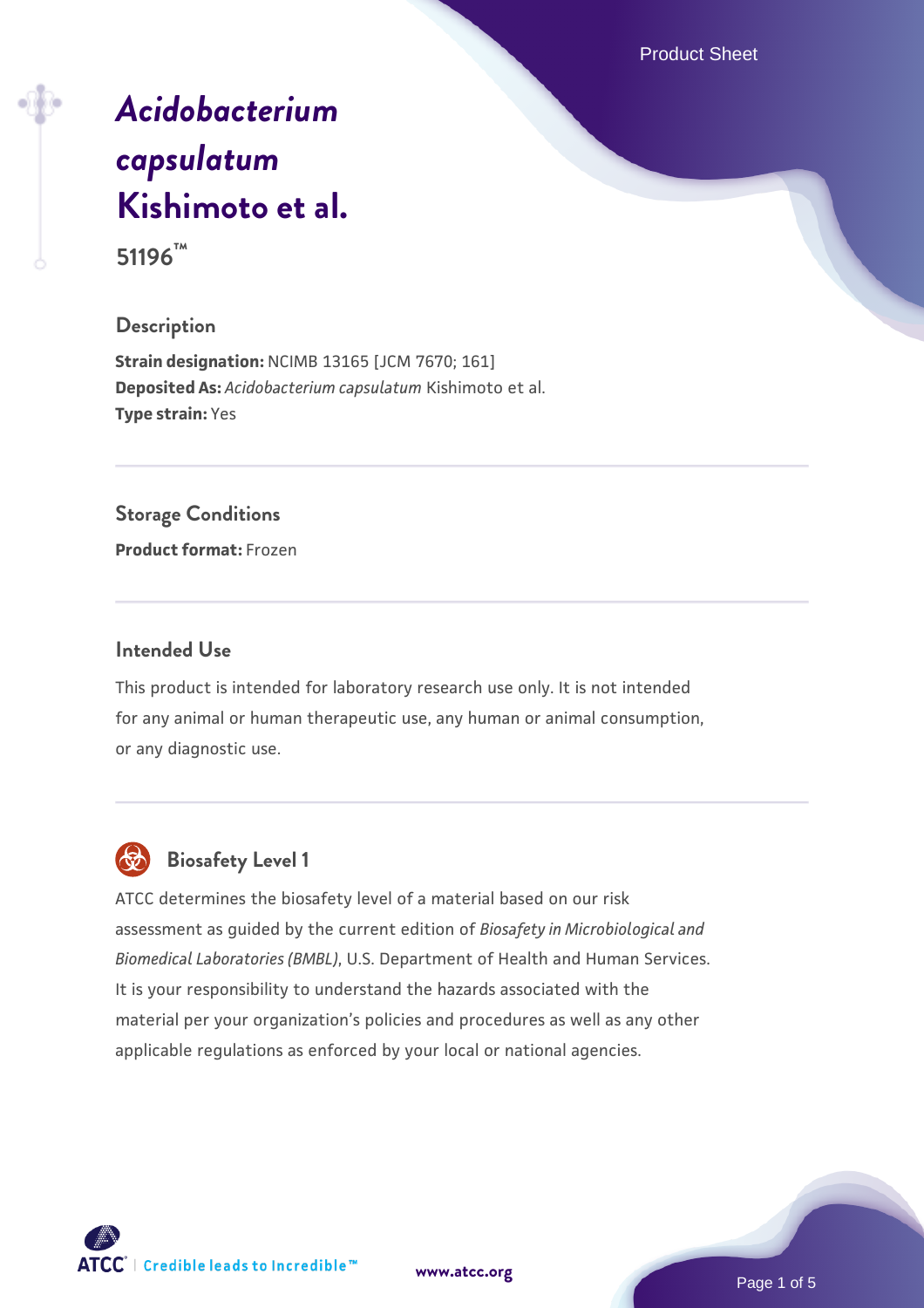ATCC highly recommends that appropriate personal protective equipment is always used when handling vials. For cultures that require storage in liquid nitrogen, it is important to note that some vials may leak when submersed in liquid nitrogen and will slowly fill with liquid nitrogen. Upon thawing, the conversion of the liquid nitrogen back to its gas phase may result in the vial exploding or blowing off its cap with dangerous force creating flying debris. Unless necessary, ATCC recommends that these cultures be stored in the vapor phase of liquid nitrogen rather than submersed in liquid nitrogen.

# **Certificate of Analysis**

For batch-specific test results, refer to the applicable certificate of analysis that can be found at www.atcc.org.

# **Growth Conditions**

**Medium:**  [ATCC Medium 1421: LHET2 medium \(ATCC medium 1168\) with 0.01% yeast](https://www.atcc.org/-/media/product-assets/documents/microbial-media-formulations/atcc-medium-1421.pdf?rev=9e15a8f38ab94b24a33bbe104456f2c8) [extract or yeast autolysate](https://www.atcc.org/-/media/product-assets/documents/microbial-media-formulations/atcc-medium-1421.pdf?rev=9e15a8f38ab94b24a33bbe104456f2c8) **Temperature:** 30°C

# **Handling Procedures**

1. Keep cryovial frozen at  $20^{\circ}$ C or colder until ready to use.

2. Thaw and transfer entire aliquot to a single tube of #1421 broth (5 to 6 ml).

3. Incubate at 30°C for three to four days.



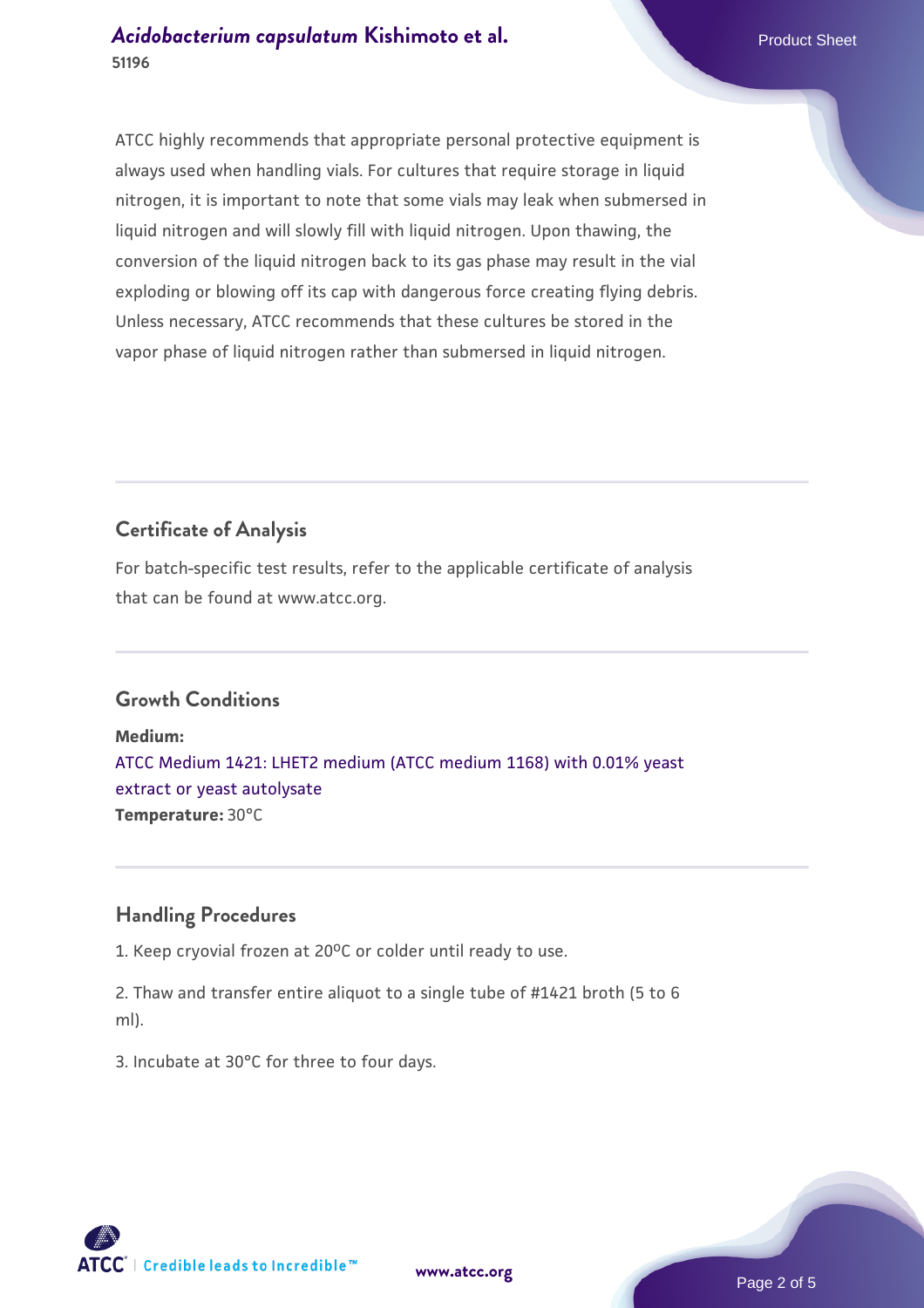4. Once growth is achieved, transfers may be made to additional broth tubes or plates.

#### **Notes**

Colonies on #1421 agar are circular, entire, smooth, and very light peach in color.

#### **Material Citation**

If use of this material results in a scientific publication, please cite the material in the following manner: *Acidobacterium capsulatum* Kishimoto et al. (ATCC 51196)

#### **References**

References and other information relating to this material are available at www.atcc.org.

#### **Warranty**

The product is provided 'AS IS' and the viability of ATCC® products is warranted for 30 days from the date of shipment, provided that the customer has stored and handled the product according to the information included on the product information sheet, website, and Certificate of Analysis. For living cultures, ATCC lists the media formulation and reagents that have been found to be effective for the product. While other unspecified media and reagents may also produce satisfactory results, a change in the ATCC and/or depositor-recommended protocols may affect the recovery, growth, and/or function of the product. If an alternative medium



**[www.atcc.org](http://www.atcc.org)**

Page 3 of 5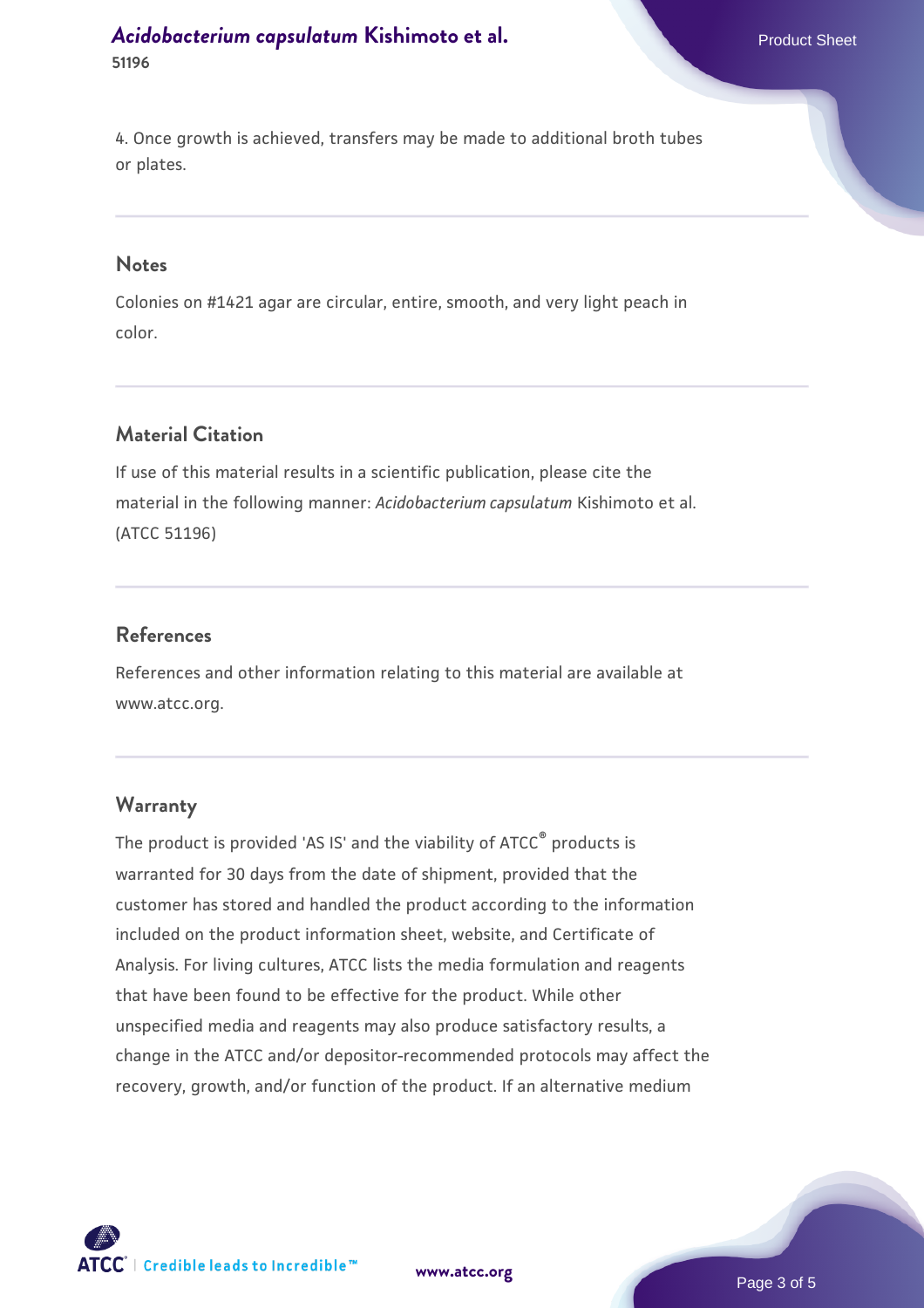formulation or reagent is used, the ATCC warranty for viability is no longer valid. Except as expressly set forth herein, no other warranties of any kind are provided, express or implied, including, but not limited to, any implied warranties of merchantability, fitness for a particular purpose, manufacture according to cGMP standards, typicality, safety, accuracy, and/or noninfringement.

### **Disclaimers**

This product is intended for laboratory research use only. It is not intended for any animal or human therapeutic use, any human or animal consumption, or any diagnostic use. Any proposed commercial use is prohibited without a license from ATCC.

While ATCC uses reasonable efforts to include accurate and up-to-date information on this product sheet, ATCC makes no warranties or representations as to its accuracy. Citations from scientific literature and patents are provided for informational purposes only. ATCC does not warrant that such information has been confirmed to be accurate or complete and the customer bears the sole responsibility of confirming the accuracy and completeness of any such information.

This product is sent on the condition that the customer is responsible for and assumes all risk and responsibility in connection with the receipt, handling, storage, disposal, and use of the ATCC product including without limitation taking all appropriate safety and handling precautions to minimize health or environmental risk. As a condition of receiving the material, the customer agrees that any activity undertaken with the ATCC product and any progeny or modifications will be conducted in compliance with all applicable laws, regulations, and guidelines. This product is provided 'AS IS' with no representations or warranties whatsoever except as expressly set forth herein and in no event shall ATCC, its parents, subsidiaries, directors, officers, agents, employees, assigns, successors, and affiliates be liable for indirect, special, incidental, or consequential damages of any kind in connection with or arising out of the customer's use of the product. While reasonable effort is made to ensure authenticity and reliability of materials on deposit, ATCC is



**[www.atcc.org](http://www.atcc.org)**

Page 4 of 5